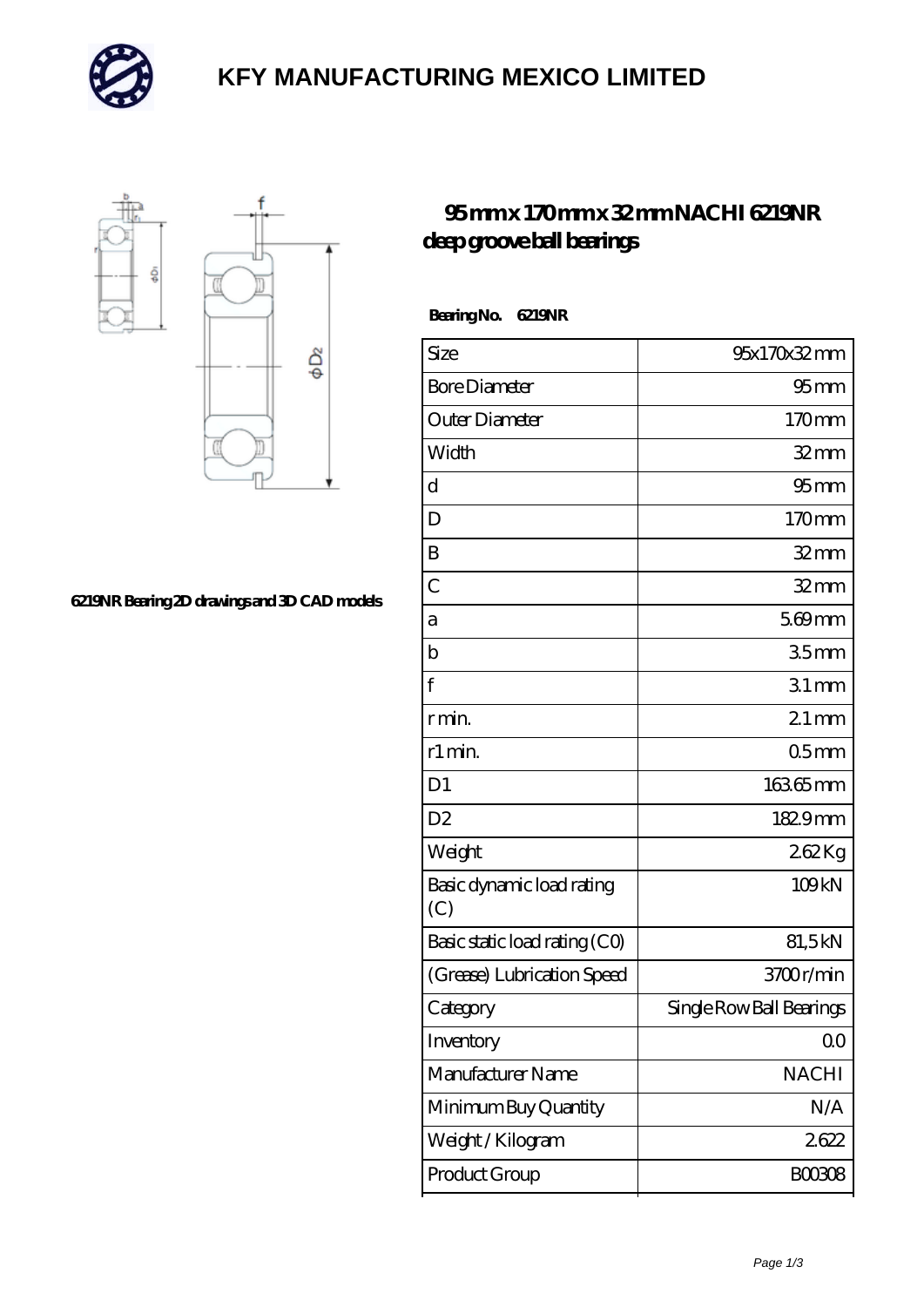

# **[KFY MANUFACTURING MEXICO LIMITED](https://m.mailemotion.tv)**

| Enclosure                          | Open                                                                                                                                                                                                                         |
|------------------------------------|------------------------------------------------------------------------------------------------------------------------------------------------------------------------------------------------------------------------------|
| Precision Class                    | ABEC 1   ISO PO                                                                                                                                                                                                              |
| Maximum Capacity / Filling<br>Slot | No                                                                                                                                                                                                                           |
| Rolling Element                    | <b>Ball Bearing</b>                                                                                                                                                                                                          |
| Snap Ring                          | Yes                                                                                                                                                                                                                          |
| <b>Internal Special Features</b>   | No                                                                                                                                                                                                                           |
| Cage Material                      | Steel                                                                                                                                                                                                                        |
| Internal Clearance                 | CO-Medium                                                                                                                                                                                                                    |
| Inch - Metric                      | Metric                                                                                                                                                                                                                       |
| Long Description                   | 95MM Bore; 170MM<br>Outside Diameter; 32MM<br>Outer Race Width; Open;<br>Ball Bearing, ABEC 1   ISO<br>PQ No Filling Slot; Yes Snap<br>Ring, No Internal Special<br>Features: CO-Medium<br>Internal Clearance; Steel<br>Cage |
| <b>Other Features</b>              | Deep Groove   With Snap<br>Ring                                                                                                                                                                                              |
| Category                           | Single Row Ball Bearing                                                                                                                                                                                                      |
| <b>UNSPSC</b>                      | 31171504                                                                                                                                                                                                                     |
| Harmonized Tariff Code             | 8482.105068                                                                                                                                                                                                                  |
| Noun                               | Bearing                                                                                                                                                                                                                      |
| Keyword String                     | Ball                                                                                                                                                                                                                         |
| Manufacturer URL                   | http://www.nachiamerica.c<br>om                                                                                                                                                                                              |
| Bore                               | 374Inch   95 Millimeter                                                                                                                                                                                                      |
| Outside Diameter                   | 6693Inch   170Millimeter                                                                                                                                                                                                     |
| Outer Race Width                   | 1.26Inch   32 Millimeter                                                                                                                                                                                                     |
| Inner Race Width                   | OInch   OMillimeter                                                                                                                                                                                                          |
| <b>Bore Type</b>                   | Cylindrical Bore                                                                                                                                                                                                             |
| Configuration                      | Single Row                                                                                                                                                                                                                   |
| <b>Bore Size</b>                   | 95 mm                                                                                                                                                                                                                        |
| Width                              | $32 \text{mm}$                                                                                                                                                                                                               |